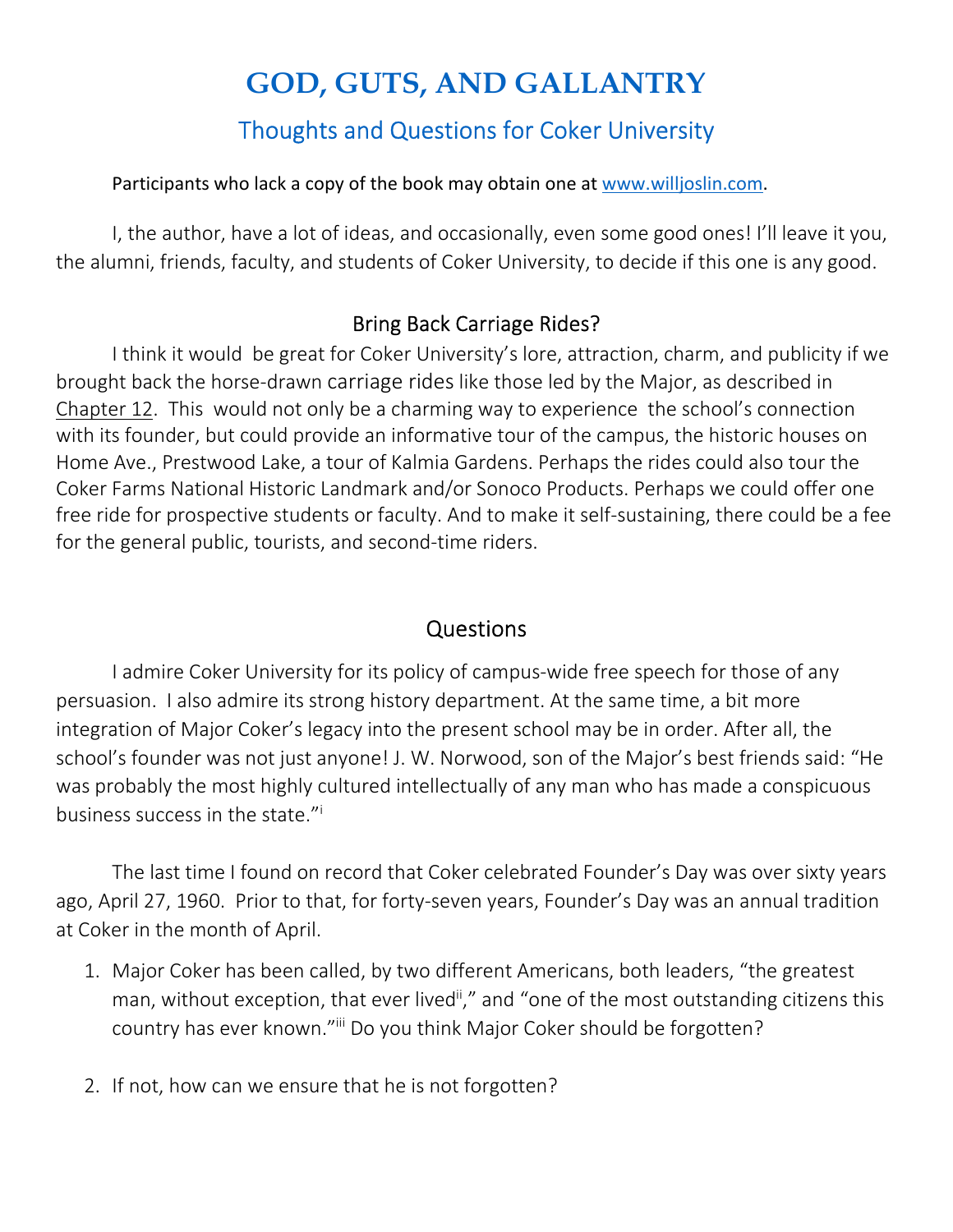3. Should we bring back our annual Founder's Day to keep the memory of Major Coker alive?

If so, as his biographer and great-grandson, would be glad to help plan the event, and there are many other school affiliates that would also be interested.

As a cultured leader, Major Coker strongly desired that his schools uplift the entire culture of his state. Please review the beginning of Part IV, where, based on documented research, we gave Major Coker's definition of uplifting the culture: "As discerned by God's word, the acquisition of inspiring academic, spiritual, and business ideals, put to practical use to uplift the people of one's community."

- 4. Do you think the definition above reasonably represents the Major's ideals of culture?
- 5. If not, how would you describe the Major's idea of uplifting the culture? How would you document your answer from the Major's life?

On a couple of visits to Coker's campus in 2018 and 2019, the author found that most students were unaware that historic Spivey Chapel exists on campus. It is hard to see from inside or outside. There is no internal sign on the chapel's door, and no external door or sign either. As of this writing, it's still where it's always been, on the bottom floor of Memorial Hall, where Major Coker and succeeding Coker presidents gave chapel messages up until c. 1955. Since then, it has been used for Bible studies.

- 6. While keeping Memorial Hall secure for its residents, could we build an external entrance to the chapel, with a sign? Or if the chapel is rebuilt, would a more accessible entrance be a good idea?
- 7. In the chapel, could we add a plaque or two, commemorating its history with some quotes from Major Coker?
- 8. Until fairly recently, Coker College had a campus chaplain. With non-required, attendance, could we renew this tradition? Could a school chaplain give morning messages two or three times a week? If the old chapel proves too small, could we use the auditorium?
- 9. Again, Major Coker has been called "the greatest man, without exception, that ever lived<sup>iv</sup>." He was also called "one of the most outstanding citizens this country has ever known." At fall orientation, are Coker University freshman taught the founder's values and accomplishments? Are they taught his founding principles and the history of the school?